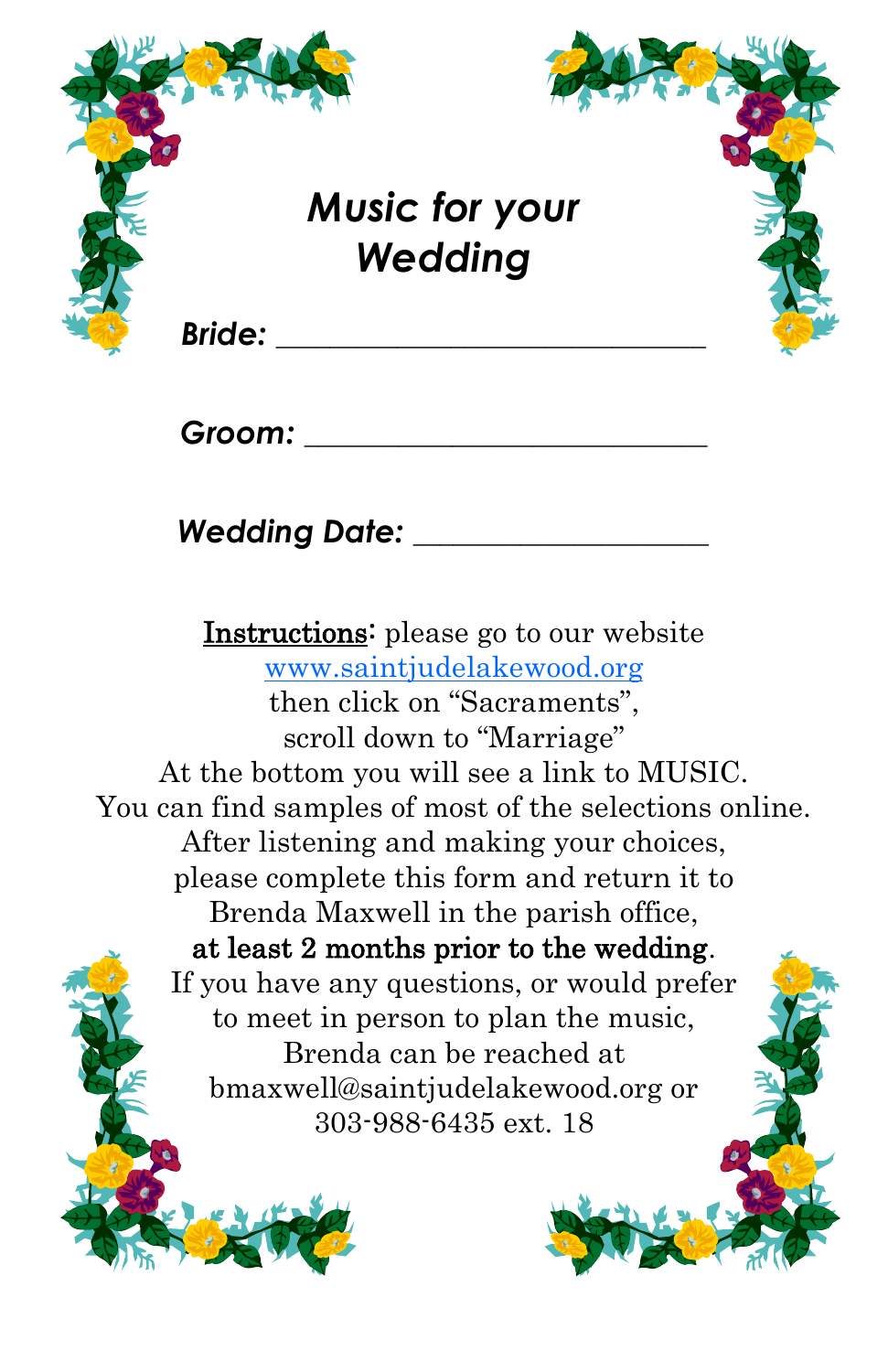### **1. Prelude Music**

*(optional: choose up to a total of three prelude songs to be played and/or sung while your guests are being seated)*

**Vocal selections**

**Instrumental selections**

If you want the Prelude Music in a particular order, please indicate this above (i.e.,  $1<sup>st</sup>$ ,  $2<sup>nd</sup>$ ,  $3<sup>rd</sup>$ )

\_\_\_\_\_\_\_\_\_\_\_\_\_\_\_\_\_\_\_\_\_\_\_\_\_\_\_\_\_\_\_\_\_\_\_\_\_\_\_\_\_\_\_\_\_\_\_\_

# **2. Processional**

 $\frac{1}{2}$  ,  $\frac{1}{2}$  ,  $\frac{1}{2}$  ,  $\frac{1}{2}$  ,  $\frac{1}{2}$  ,  $\frac{1}{2}$  ,  $\frac{1}{2}$  ,  $\frac{1}{2}$  ,  $\frac{1}{2}$  ,  $\frac{1}{2}$  ,  $\frac{1}{2}$  ,  $\frac{1}{2}$  ,  $\frac{1}{2}$  ,  $\frac{1}{2}$  ,  $\frac{1}{2}$  ,  $\frac{1}{2}$  ,  $\frac{1}{2}$  ,  $\frac{1}{2}$  ,  $\frac{1$ 

*Please choose one song for the procession (entrance of clergy, parents, wedding party and bride).*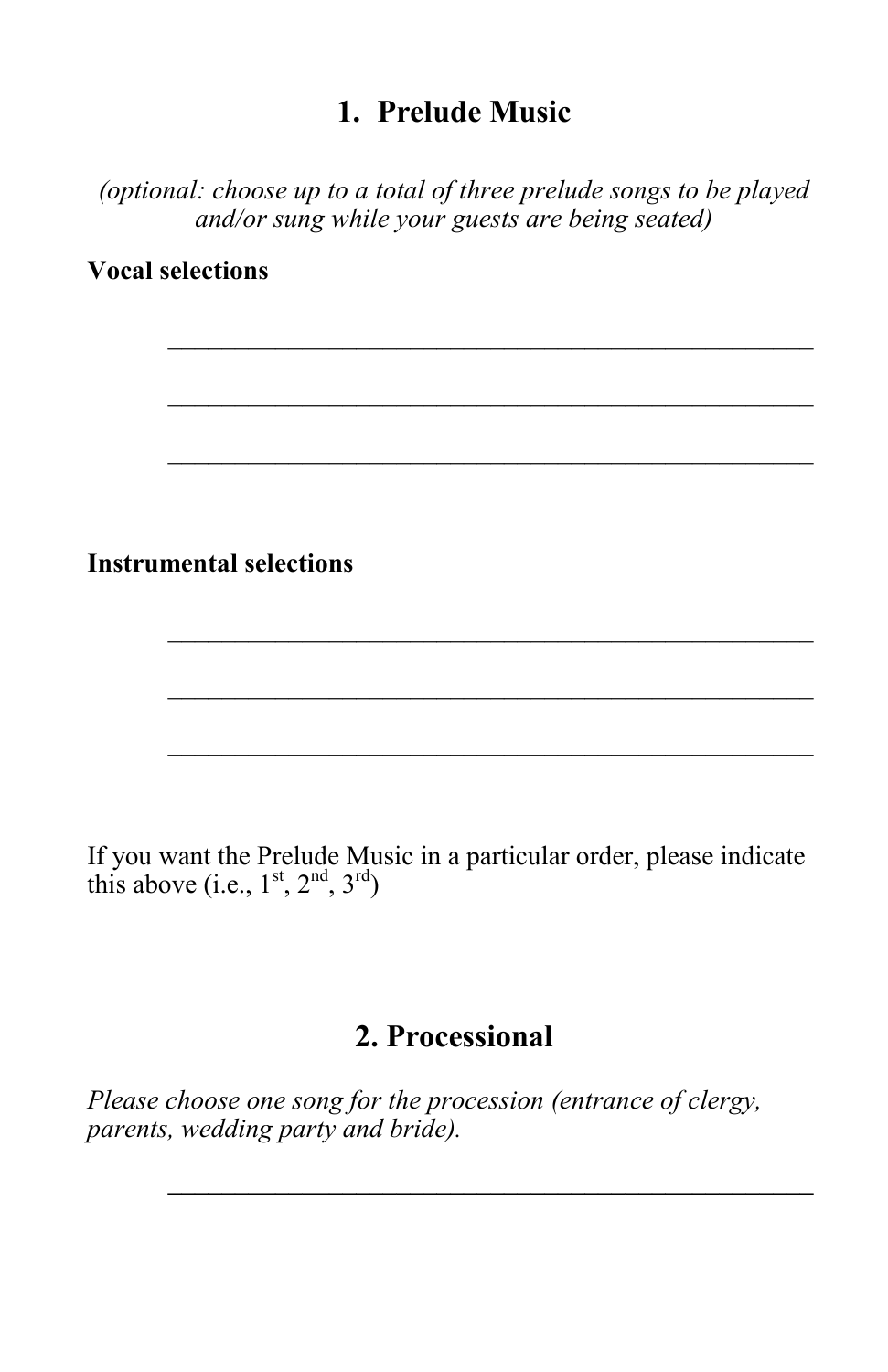# **3. Responsorial Psalm**

**(C1 – C7 in Together for Life)**

*(Psalm lyrics may differ somewhat from the book)*

- Psalm 33: *The earth is full of the goodness of the Lord*.
- □ Psalm 34: *Taste and see the goodness of the Lord.* 
	- **OR** *The angel of the Lord will rescue those who fear him*
- Psalm 103: *The Lord is kind and merciful*
- Psalm 112: *Blessed the man who greatly delights in the Lord's commands*
- Psalm 128: *May the Lord Bless Us*
- Psalm 145: *The Lord is compassionate toward all his works.*
- □ Psalm 148: *Let all praise the name of the Lord.*

# **4. Verse before the Gospel (Alleluia) (E1 – E4 in Together for Life)**

- $\Box$  Everyone who loves is begotten of God and knows God
- $\Box$  God is love. If God loved us, we also must love one another.
- $\Box$  If we love one another, God remains in us and his love is brought to perfection in us.
- Whoever remains in love, remains in God and God in him.

### **5. Communion (only if there is Mass): \_\_\_\_\_\_\_\_\_\_\_\_\_\_\_\_\_\_\_\_\_\_\_\_**

**6. Meditation (optional): \_\_\_\_\_\_\_\_\_\_\_\_\_\_\_\_\_\_\_\_\_\_\_\_**

- **7. Flowers to Mary (optional):\_\_\_\_\_\_\_\_\_\_\_\_\_\_\_\_\_\_\_\_\_\_\_\_\_\_\_\_**
- **8. Recessional:\_\_\_\_\_\_\_\_\_\_\_\_\_\_\_\_\_\_\_\_\_\_\_\_\_\_\_\_\_\_\_\_\_\_\_\_\_\_\_\_\_\_\_**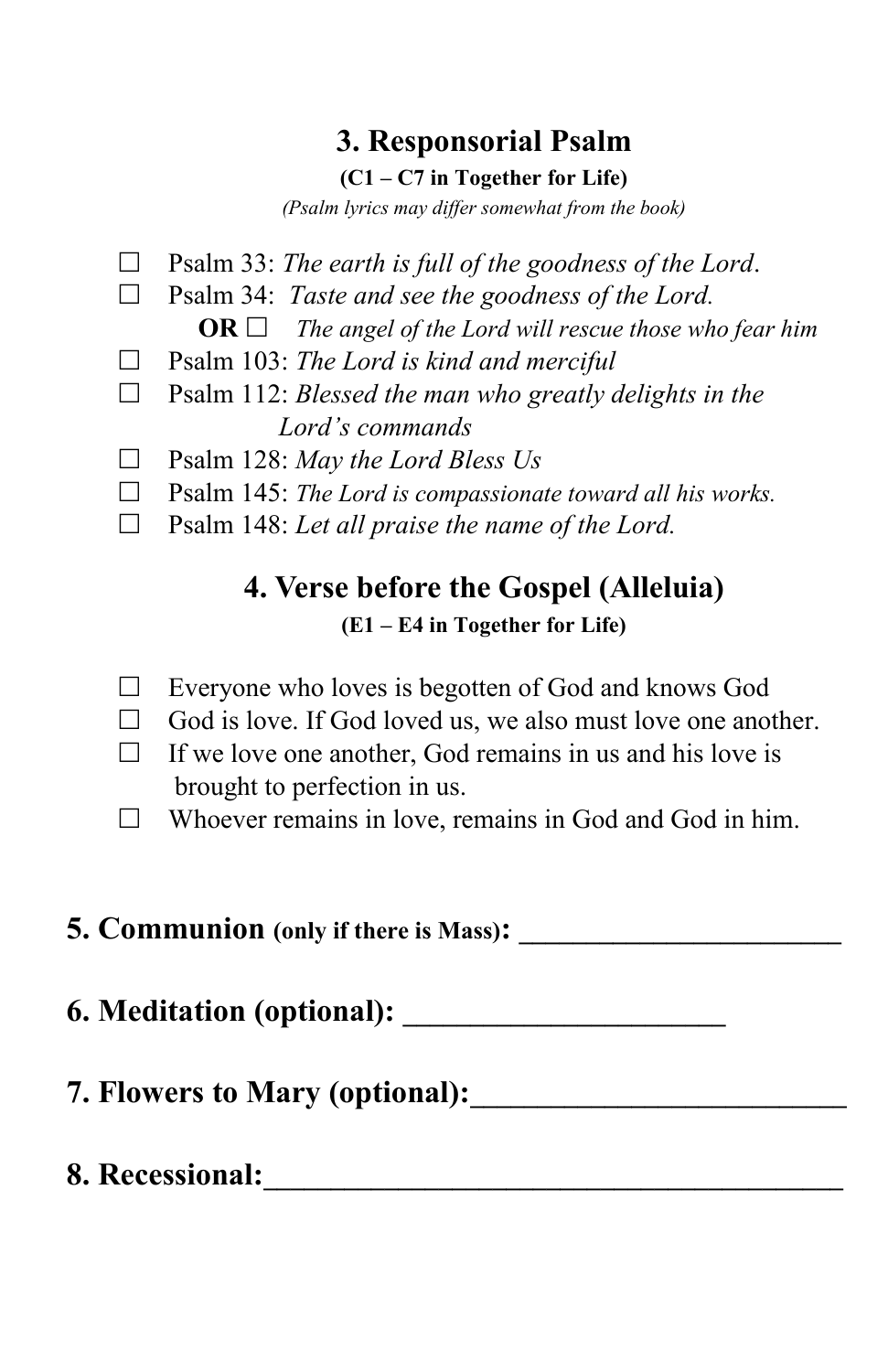**Saint Jude musicians will provide music for all weddings. All musical arrangements must be made through Brenda Maxwell at least two months before the wedding. If you do not select your music, a pre-set list of music may be used for your wedding, so please contact Mike right away at 303.988.6435 x18**

#### **Due to the musical requirements of the Rite of Marriage, an experienced accompanist and cantor (singer) are necessary.**

*Sometimes there is a family member or friend whom you would like to have sing or play a song or two. This is possible but must be discussed with parish musicians when planning your music. It will be best if this person sings or plays selections during the Prelude Music section while St. Jude musicians serve the rest of the musical liturgical needs.*

### *St. Jude Musicians*

*The payment which you make to the church covers the fees of the accompanist and the cantor. The accompanist will be available shortly before the wedding for a brief rehearsal if there is a guest soloist. If a guest soloist needs a special rehearsal with the accompanist other than that, a \$50/half hour fee is to be paid directly to the accompanist. Neither the accompanist nor the cantor will be present at the wedding rehearsal.* 

> St. Jude Catholic Church 9405 W. Florida Ave. Lakewood, CO 80232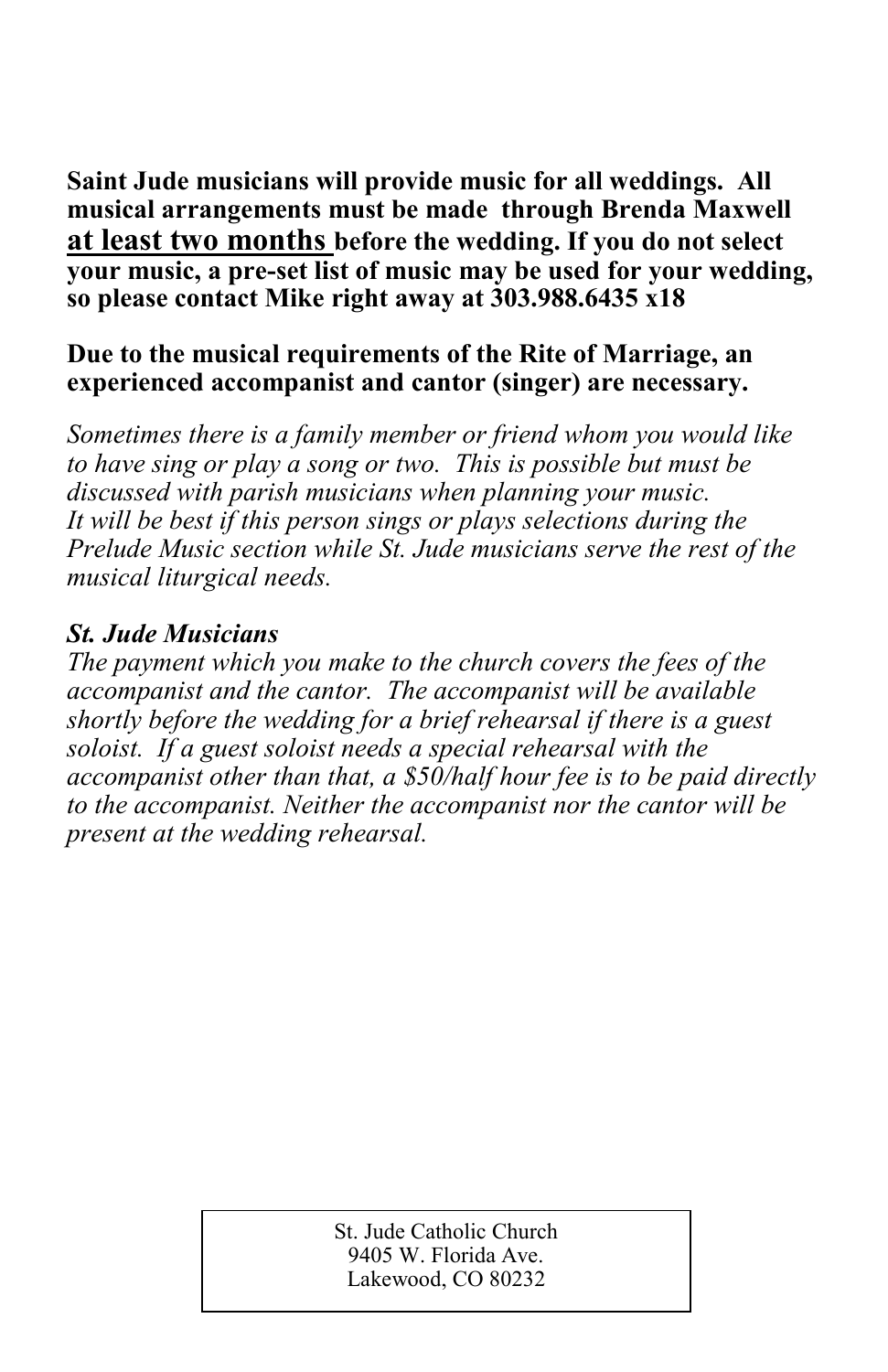# **Music for Weddings**

### **Prelude (optional)**

Canon in D – Pachebel Ode to Joy – Beethoven Jesu Joy of Man's Desiring The Prayer – Sager and Foster There is Love (The Wedding Song) - Stookey Time for Joy - Limpic *Any of the vocal selections on the list below may be used for prelude as well.* 

#### **Procession**

10,000 Reasons - Myrin/Redman Be Thou My Vision - SLANE Hear Us Now, Our God and Father - HYFRYDOL Lord of All Hopefulness - SLANE When Love is Found -  $_0$  waly waly Where Love Is Found – Schutte You Have Called Us - Farrell

#### **Responsorial Psalms***(Psalm lyrics may differ slightly due to differences in translations)*

33 - The Goodness of the Lord 34 - Taste and See 103 - The Lord is Kind and Merciful 112 - Blessed is The Man 128 - Blessed Are They 145 - I Will Praise Your Name Forever 148 - Praise the Lord

### **Communion**

Behold the Lamb - Willett Bread of Heaven - Manibusan Bread of Life – Fisher I Am the Bread of Life – Talbot Its More Than Wine and Bread – Nims Miracle of Grace (Bread of Life) - Stephan One Bread, One Body - Foley Remembrance - Maher The Supper of the Lord - Rosania